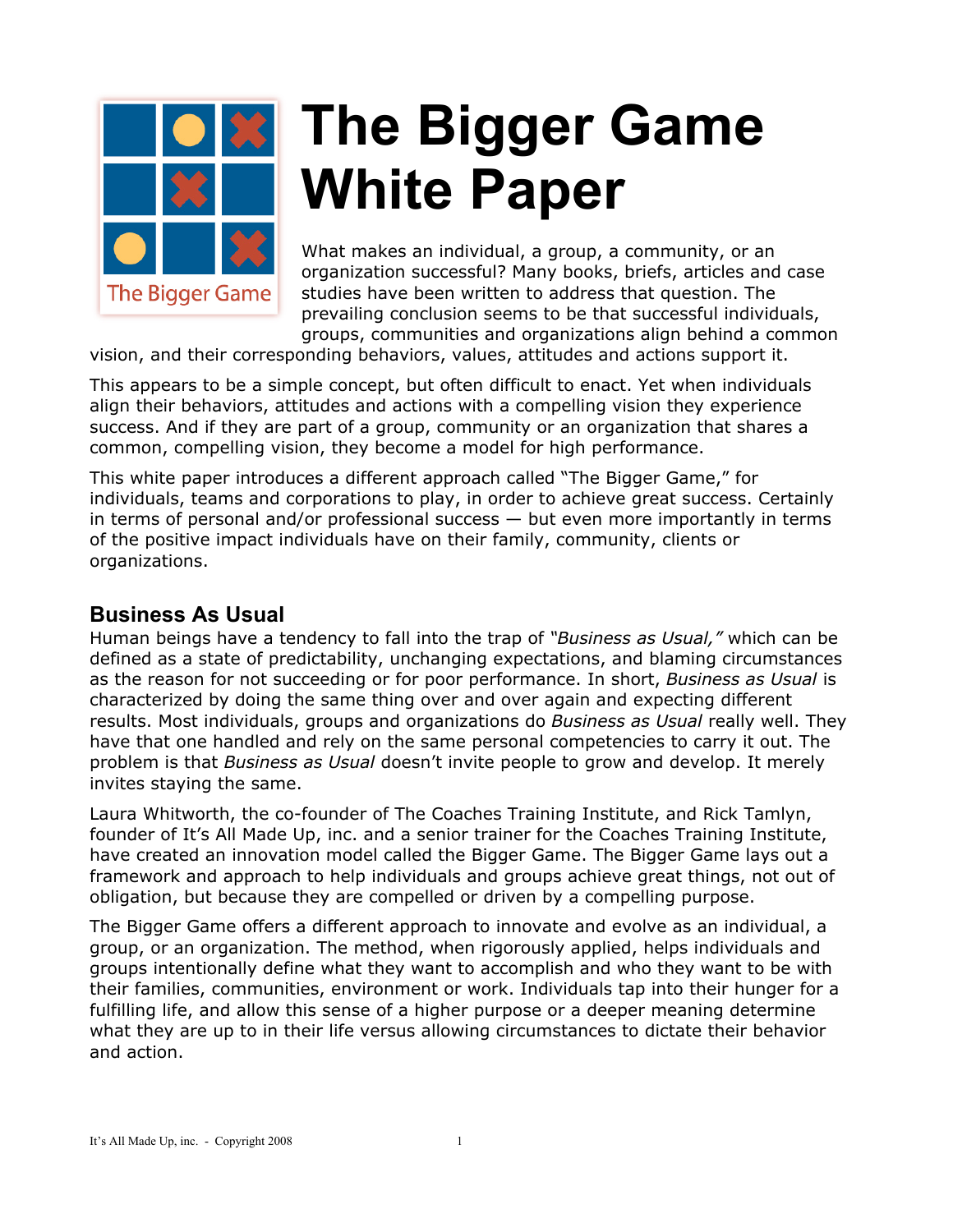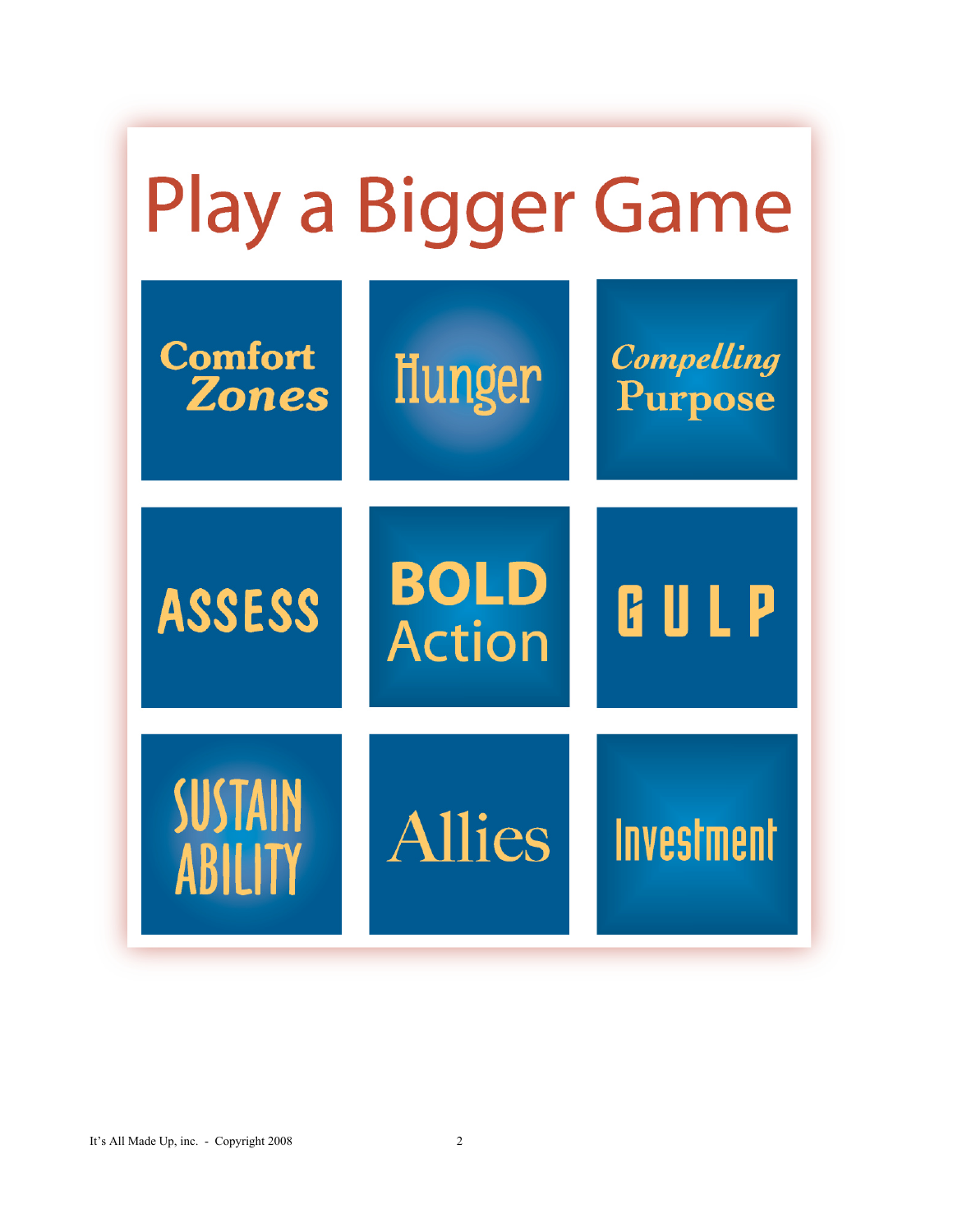## **Comfort Zones**

The backdrop for the human condition is contained in the elements of *Business as Usual,* called Comfort Zones. It is a natural, normal human tendency for individuals to seek comfort. Unfortunately, as individuals continue to seek more and more comforts, they find themselves unfulfilled. In the March 2003 issue of *Fast Company*, the author points out, "The desire for more is the most powerful drive in our culture...what does all that income and spending add up to? A lot of nothing it turns out...The cost of our wealth to other societies and the environment has been well documented. But the greatest toll might be on us. Between 1970 and 1999, the average American family received a 16% raise (adjusted for inflation); while the percentage of people who described themselves as "very happy" fell from 36% to 29%. The conclusion is inescapable: Our lifestyles are packed with more stuff, but we lead emptier lives. We're consuming more, but enjoying it less." (*How to Lead A Rich Life* — Polly LaBarre).

What is the relationship between this observation and the *Comfort Zone* phenomena that exists in corporations? This same philosophy of driving after more and more dollars as a way to achieve fulfillment and satisfaction at work is a prevailing theme. And yet, professionals have a sense that their work, their vocation is about more than just hitting the bottom-line results. The Bigger Game invites individuals, professional teams, departments, divisions, and organizations to examine their work from a sense of experiencing themselves performing at their very best, and of being engaged in something valuable and consequential. It invites professionals to examine their work from a feeling of being fulfilled, and then to examine the comfort zones that get in the way of that happening.

What are *Comfort Zones*? They are habits, habitual patterns, routines, and selfindulgences that are familiar and ubiquitous, and linger even after they have become damaging. And in spite of that, individuals/teams are reluctant to give them up. Common comfort zones found in businesses include:

- Only interacting with other people when you need something from them
- Managers not taking the time to help develop people
- Tolerating each other vs. recognizing each other's strengths
- Focusing only on personal self interests
- Standing behind the title of "boss," (using the language of 'working for' vs. 'work with')
- Blaming circumstances and outside forces for not focusing on people development and spending time coaching, e.g., the manager asks for too much, there isn't enough time, the employee is a poor performer
- Impatience
- Blaming the economic state for lack of success
- Making sure all the pieces are in place before making a move avoiding risks
- Going to the 'same' circle of contacts vs. developing relationships with new allies, and constituents
- Escalating vs. collaborating & resolving issues based on strong working relationships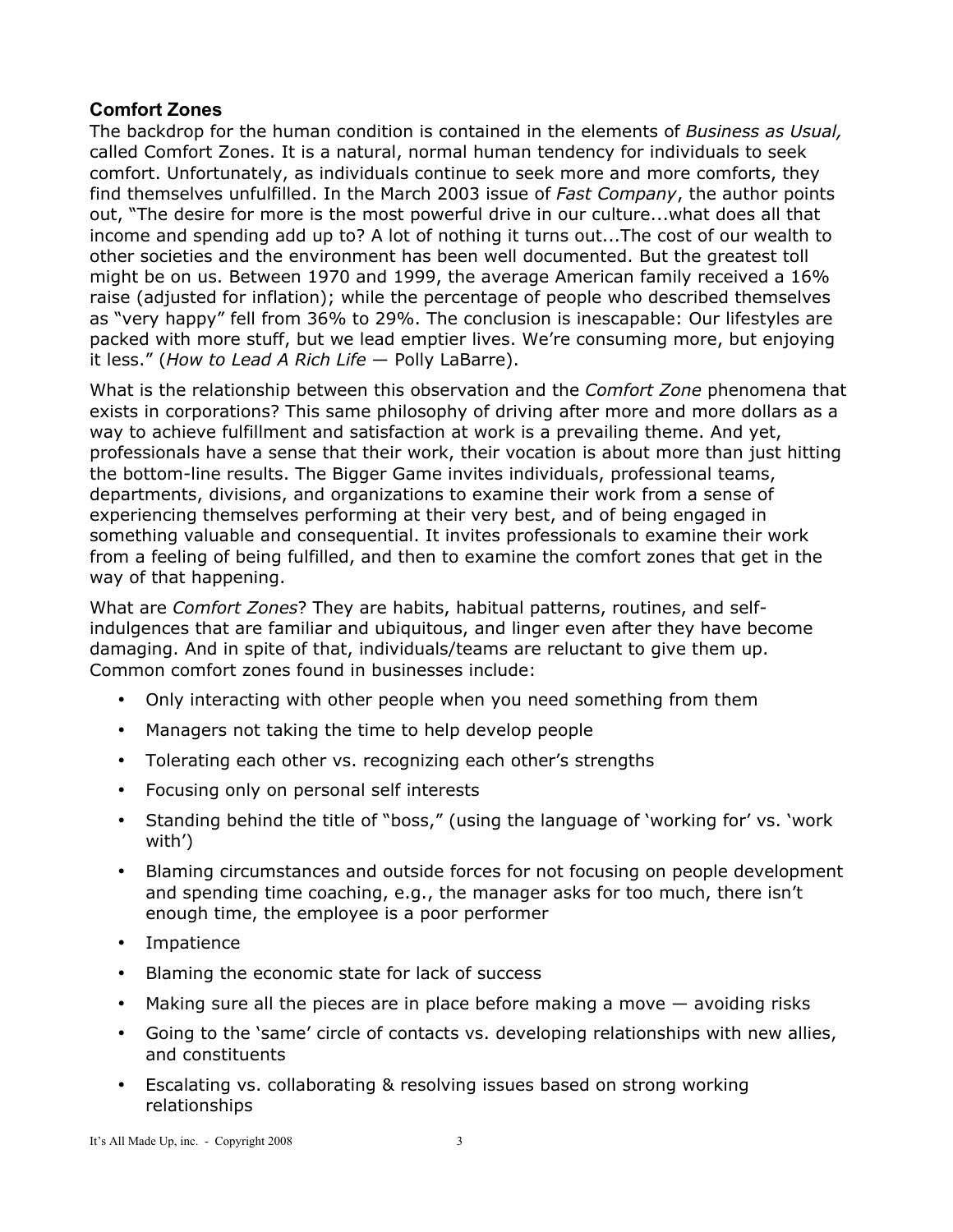• Copying everyone on email notes for fear of reprisal

Do any of these sound familiar? A quick mental inventory of the pervasiveness of these comforts might be unsettling. Categories of comfort zones include doing things out of **habit**, e.g., checking email 5-6 times per day, or **self indulging**, e.g., finding or creating circumstances in order to swoop in and be the savior, or **protecting ego**, e.g., avoiding taking risks out of fear of looking bad or **minimizing effort**, e.g., avoiding perceived challenging conversations.

These corporate/cultural *Comfort Zones* and individual *Comfort Zones* hold people and companies back from achieving professional and business growth. Unexamined *Comfort Zones* often unconsciously drive how an individual shows up in front of clients and colleagues and serve to block collaboration. It takes the Emotional Intelligence competency of self-awareness for a professional to notice when his/her default and habitual behaviors undermine his/her competencies and capabilities. And it takes selfmanagement to then deliberately choose to step into the discomfort of adopting new behaviors in service of the client, colleagues and the company.

The Bigger Game does not profess that all comfort zones are bad; it simply invites the individual or team to examine them. It is the unexamined comfort zone that runs our life and can obstruct an individual or team's success. Here are some key questions to ask in the examination:

- 1. What is the cost of keeping this comfort zone?
- 2. What is the payoff?
- 3. Finally, if the comfort zone is turned around 180 degrees, what possibilities/opportunities might emerge?

Often it is possible that the payoff of keeping a comfort zone is greater than the cost, so examining comfort zones becomes a constant discipline when playing a Bigger Game.

Examining the comfort zone also reveals if it is keeping the individual or team stuck and thus preventing growth, learning, and expansion. The decision to step into the discomfort leads to powerful growth and the opportunity for an individual, team or organization to change.

Herein lay the paradox. Is changing a *Comfort Zone* easy? No, changing a *comfort zone* is itself uncomfortable. This is why so many people who make New Year's resolutions can't stick to them even after a few weeks. Or why a recent study of heart-bypass patients showed that 90% of patients couldn't change their lifestyle even at the risk of dying. Even when presented with the option of change or die, the odds were 9:1 against patients choosing to change. (*Fast Company,* May 2005)

To change a *Comfort Zone*, awareness that it exists is certainly an important first step. But to really change a *Comfort Zone*, there needs to be a good enough reason, something that will compel an individual or team to step into discomfort. Because the danger of prolonged comfort is that an individual or team falls into a state of entropy, which is defined as a degradation of a system… an individual's system... the team's system. How much will an individual grow if he/she continually avoids the seemingly difficult colleague or customer, or the challenging task or project out of fear of failure? How much will the team evolve when the individuals are intently and only focused on their personal success instead of what's best for the team?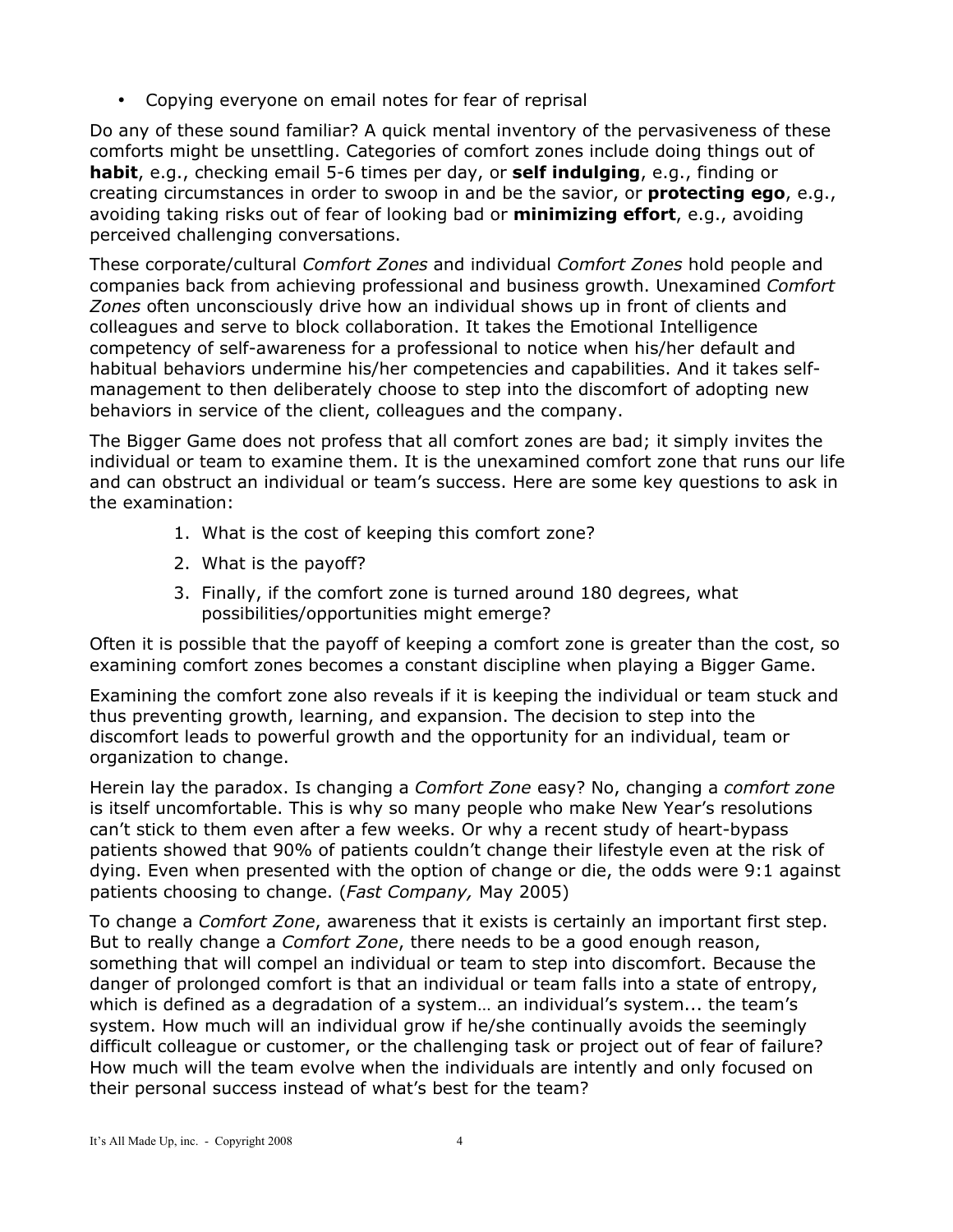A lot of time is spent on *Comfort Zones* because it is the backdrop of The Bigger Game. It is the Bigger Game that pulls individuals and teams out of their *Comfort Zones* and calls them forth to evolve and innovate. It calls individuals and teams forth toward more fulfilling experiences with each other and with customers. It calls them forth toward a more fulfilling work existence. And most important, it calls human beings forth to be their very best.

#### **Playing a Bigger Game Designs Who You Want to Become**

Many individuals and teams are who they are today as a result of circumstances. Some of these are uncontrollable, e.g., a reorganization, the economy, quota, a new manager.

Consider an example in the public domain of a person and a city that had to evolve as a result of uncontrollable circumstances. New York City and its mayor, Rudy Giuliani, were thrown into a set of uncontrollable circumstances on September 11, 2001, when terrorist planes took down the world trade towers. Those circumstances designed who Mayor Giuliani had to become to manage the situation, and it designed whom the inhabitants of New York had to become to persevere.

In other cases, individuals, teams, organizations control their circumstances. For example, an individual deciding to move on to a new job, or to a new location; a team that takes time for team building vs. meeting only to discuss business transactions.

Another popular example in the public domain of someone who created the circumstances by declaring a game was Martin Luther King. His "I have a dream speech" clearly articulated his desire for equality of all men and women regardless of race or creed. Not a very popular proposal at that time in America. He faced great opposition and countless threats. He didn't know exactly how equality was going to happen, but he was determined that it would be done nonviolently.

This prompts an important question. Do individuals, teams, organizations want to wait for the circumstances to design them? Waiting for circumstances or situations invites victim hood and elicits reactions. Who is the captain of the ship? Instead of waiting for circumstances, the Bigger Game asks individuals and teams to consciously and intentionally design the game, which is simply a metaphor for what an individual or team is up to. Imagine the possibilities that emerge as a result of choosing a game versus letting circumstances define the game!

So, the first step is to define a game that is energizing, that propels people out of bed in the morning and out of comfort zones. One caveat about the Bigger Game is that if it is familiar, then it probably is the same game. That may be OK, but recognize that the same game does not elicit growth and development. Remember, this is an innovation model in the sense that the Bigger Game is an invitation to strengthen or develop new competencies and skills, e.g., relationship skills, emotional intelligence, subject matter expertise, etc.

The second step is for the individual or team to rigorously and intentionally work all components of the Bigger Game every day in order to sustain and proliferate it.

#### **Connecting to the Hunger and Compelling Purpose**

Most individuals carry a deep-rooted hunger that they have not yet accessed. Generically it is a hunger to live a more fulfilling and meaningful professional and personal life. Look around. What do individuals hunger to be different in their personal lives, or what do teams hunger for to be different in their professional life? What has to happen? What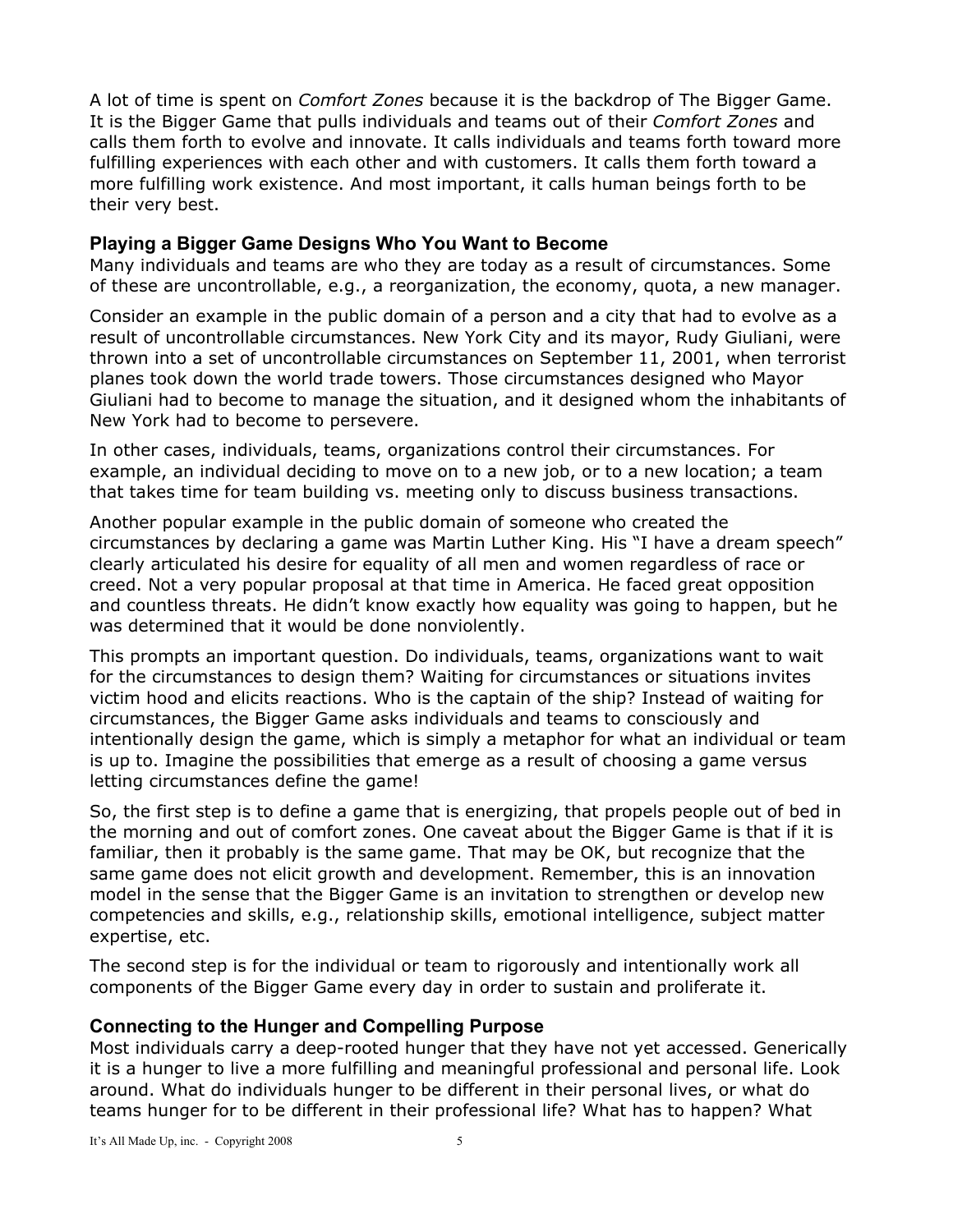needs to stop or what is no longer acceptable? These questions point to a Bigger Game paradox. The game is not about the individual or the team; it's about something greater. And yet it is about the individual or team because they define it. If the game is **only** about the individual or team and they can do it on their own, that is, they don't need to engage others, then it is most likely the same game. A Big Game perhaps, but not a Bigger Game.

A Bigger Game *has to be in service of something beyond the individual or team. Finding this Compelling* Purpose helps name the game and keeps the individual or team connected to the game. Because when the going gets tough, or when the team and its members find themselves up against the wall, often the first people they sell out on are themselves. So the idea is to play a game that has a *Compelling Purpose*. A game that is more important than the individual or team.

## **The Gulp!**

An individual or team reading this white paper or contemplating a Bigger Game might experience sweaty palms or a faster pulse. This is the *Gulp!* that is inherent to the Bigger Game. The *Gulp* engages the subtle voice human beings carry inside that says something like, "I don't know how," or "how is this going to happen?" or "it will be too difficult." This voice often stops forward progress, and elicits the prevalent comfort zone in our culture to not move until all the pieces are in place and all the steps are carefully planned out. This is the common comfort zone called "fear of the unknown or avoiding ambiguity." Reflecting on the hunger for a meaningful professional life, or on the compelling purpose the individual or team wants to serve, will enable them to acknowledge the *Gulp* and step through it, a step that might itself be uncomfortable.

#### **Allies**

Here is good news… the model accounts for the fact that an individual and a team can't play the game alone. Again, if they could, it would be the same game. So the component of the model that handles playing the game with others is *Allies*. Look around… *Allies* are everywhere. Are individuals and the team tapping into those *Allies*? Intentionally designing those *Allies* is critical to the Game. And there are different types of *Allies* to draw on. The individual or team may need to design *Allies* who are co players, who provide resources, who call the individual or team forth when they have fallen back into their comfort zones, or who cheer on the individual or the team when the going gets tough. Imagine designing *Allies* with people who are perceived to be the most resistant or the most difficult to work with! Those could be the most important and strongest *Allies.*

### **Investments/Bold Action/Sustainability/Assess**

*Investment:* The mere fact that allies are needed in order to play the game points to a key aspect of the Bigger Game  $-$  it has to be public. The individual and/or team must publicly speak it again and again. The speaking of the game is the first and most important *Investment.* In fact, speaking the game to at least three new people every day is the first *Investment* assignment an individual or team embarks on in order to really begin shaping the Game (otherwise it is just nice words on paper.) Other important *Investments* include individuals on the team committing to play the game with each other, getting ready, putting closure on things, handling relationships with family, colleagues and customers that aren't going so well, committing to checking in regularly with each other about the Game's progress.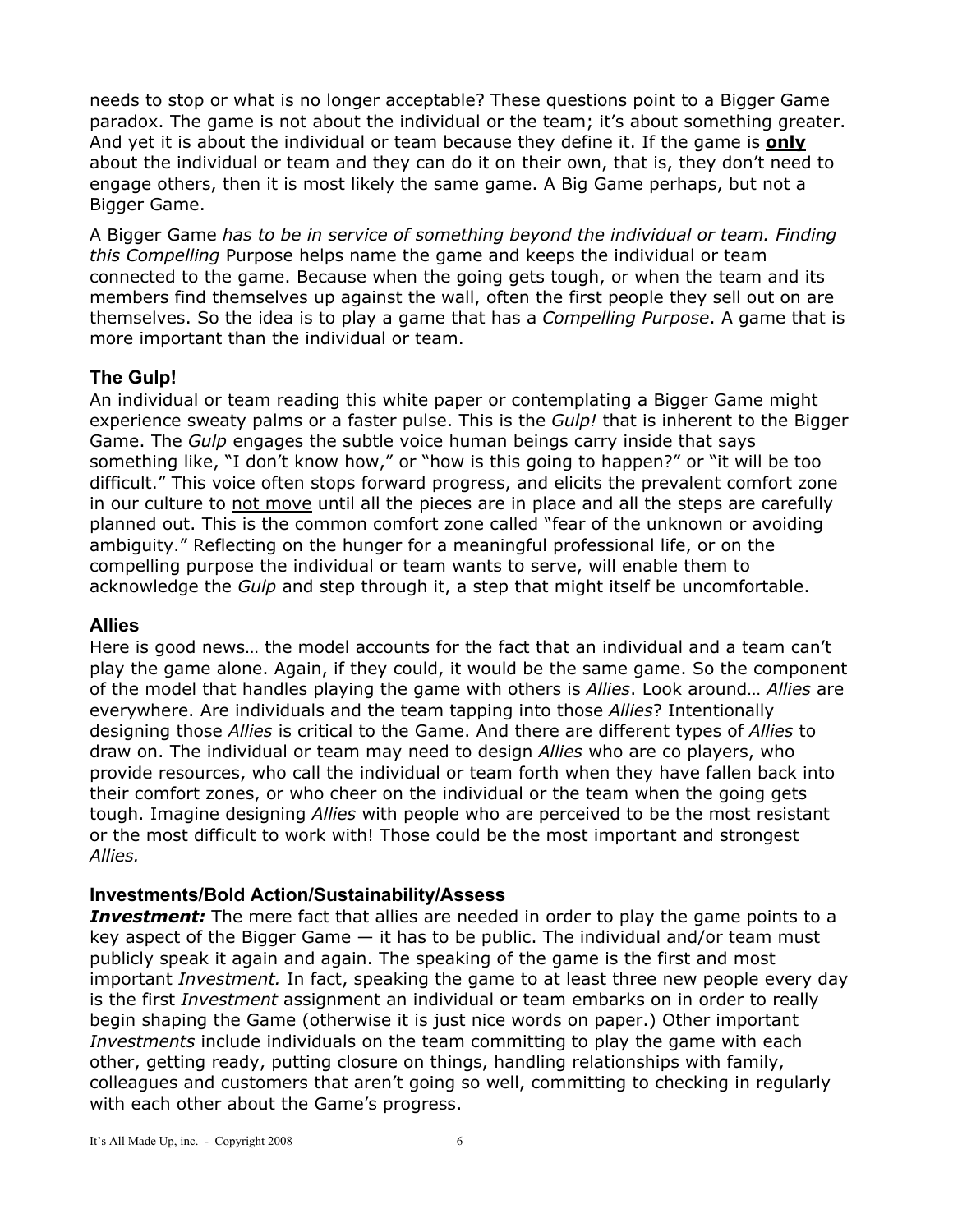**Bold Action:** One trap that individuals and teams often fall into is crafting the "right" words for the Game and the compelling purpose, and then leaving both on paper, or simply talking about the Game instead of doing something about it. The Bigger Game accounts for that as well through the *Bold Action* square on the Bigger Game Board. Notice that this isn't about generating an action list, but rather feeling pulled to take *Bold Action* over and over again**.** A *Bold Action* might be for the individual or team stepping out of the three most costly comfort zones, or engaging seemingly difficult allies to be co-players or supporters, or making investments that may be unpopular in order to forward the game. *Bold Action* lives in every part of the game board.

Rating the execution of a *Bold Action* is important. A useful question in assessing progress might include: "how is the team doing on carrying out the *Bold Actions*?" If they have just remained words on paper, then perhaps additional inquiries are in order, e.g., "Is this still the team's Bigger Game?" "How compelling is the game?" "Is the compelling purpose worth the investments required to make the *Bold Actions* happen?" Teams who play Bigger Games continually check in with each other as to how they are doing on all aspects of the game.

*Sustainability:* Another key element of the Bigger Game is *Sustainability*. Often when individuals hear or a team hears that one of the investments is commitment; they automatically think self-sacrifice, or they succumb to over working. But sacrifice leads to burnout and resentment and makes the game a "self-game" not a Bigger Game. Selfsacrifice and burnout is addressed in the *Sustainability* square, and specifically there are two aspects to *Sustainability*. First, there is *Sustainability* of the game player(s), that is, the individual or team who sees what has to happen, what has to change, what must be different. The individual or team must have energy to play the game, and not from an ego place but from the perspective of having sustained energy to continue propagating the game. The second aspect of *Sustainability* is the *Sustainability* of the Game itself. As mentioned earlier, the Game is not about the individual or the team… it is about something greater. Therefore, an important measure of the Bigger Game's success is its ability to continue living on well beyond the existence of the team/individual. How will the Game take on a life of it's own? What needs to be developed so the Game sustains itself?

*Assess:* Continuously rating how things are going in a Bigger Game is critically important. A useful question in assessing progress might include: "how am I or how is the team doing on carrying out the bold actions?" If they have just remained words on paper then perhaps additional inquiries are in order, e.g., "Is this still my or the team's Bigger Game?" "How compelling is the game?" "Is the compelling purpose worth the investments required to make the bold actions happen?" Individuals and teams who play Bigger Games continually check in with themselves and with each other as to how they are doing on all aspects of the game.

It is important to "*Assess*" versus "vote" when reflecting on the progress of the game. *Assessing* is less emotional. The purpose is to look at facts in order to understand and make appropriate adjustments when necessary in order to *serve the game.* Voting about progress attaches a "good" or "bad" valuation and often leads to blame (at self or other players). It does not serve the Bigger Game or the Bigger Game Players.